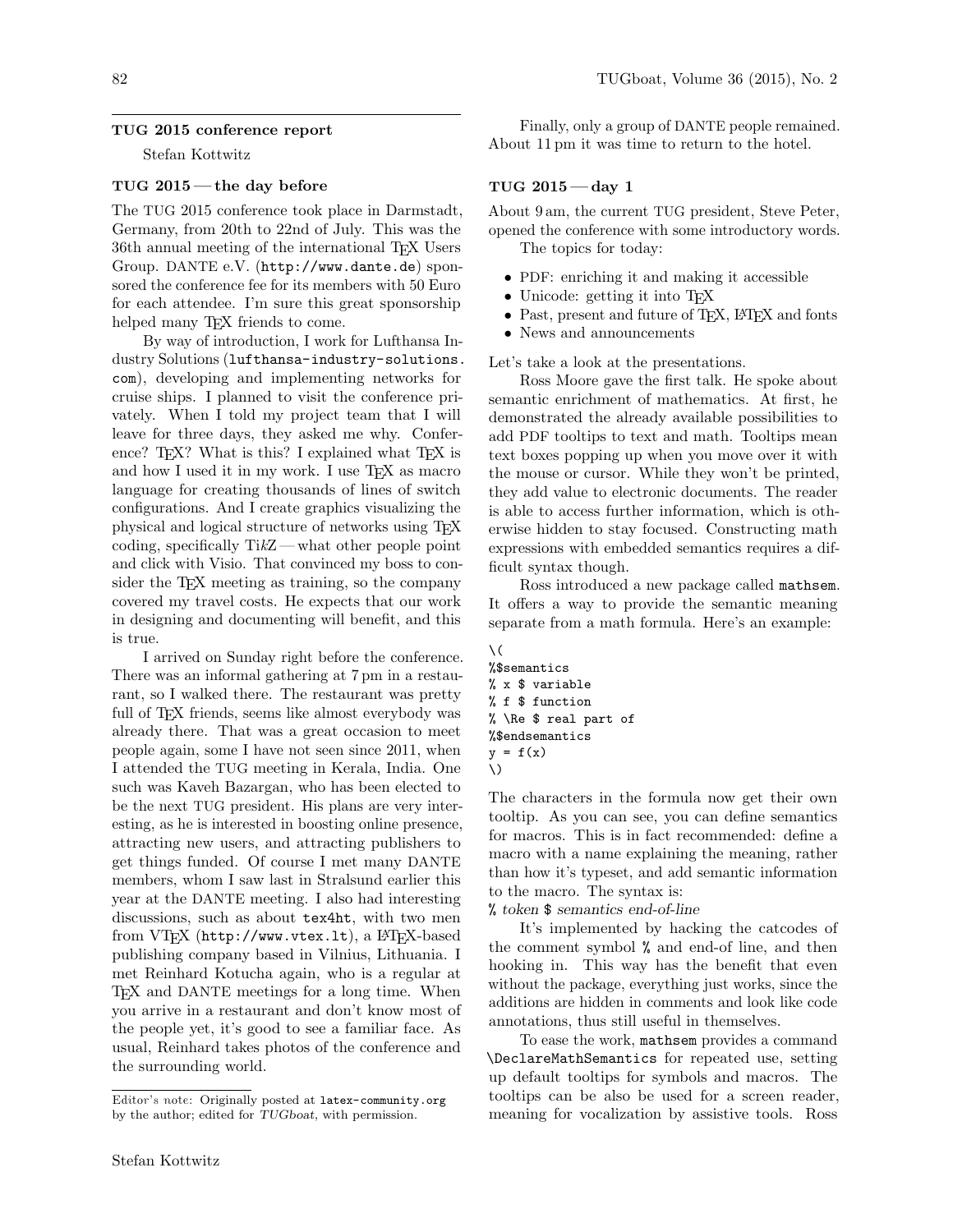showed several examples, and discussed the application to have spoken words for math, in the context of PDF/UA documents.

Following this, Olaf Drümmer explained what PDF/UA means, in the following talk. UA stands for universal accessibility, which basically means that a document provides reasonable access to the PDF content. So, a visually impaired person could use a screen reader to get vocal information. It requires that all content (including images) be available as text. Other demands are reliable, defined order; embedded semantics; a logical structure; metadata; and not using encryption. PDF/UA is related to tagged PDF: a well tagged PDF can conform to PDF/UA. Olaf demonstrated screen reader software, a PDF/UA checker, and a visualizer tool.

Another talk by Ross Moore together with Peter Selinger gave us an update to new developments of the pdfx package, which helps in producing documents conforming to PDF/A standards. There are various  $PDF/A-x$  standards, and the new version of pdfx supports most of them. Furthermore, the new version adds support for LuaT<sub>EX</sub>.

Now we got a coffee break— a few minutes to fetch a coffee and to drink it, talking a bit; I wish it could be longer as I value such conversations during conferences.

Joseph Wright gave the first talk after the break. While the first session was about PDF, we now come to the topic of Unicode. He spoke about getting Unicode input into TEX and the challenges involved. For example, he explained the difficulties in uppercasing, lowercasing, titlecasing and casefolding. Details can give a developer headaches, I feel. There are a lot of differences to consider in various languages.

Then it was Will Robertson's turn. At the stage, he changed roles, grabbing his camera and said: "Everybody wave!" and took a picture of the audience. Then, he started with a retrospective about his development of the unicode-math package.

unicode-math allows us to switch math fonts as easily as switching text fonts. There are thousands of math glyphs in various fonts, each one with a L<sup>AT</sup>FX name, but you can also simply use it as an input symbol. This can be done by code-auto-completion of the LATEX command to that symbol. This may increase readability, but not in all cases, such as when we have glyphs that are too similar. Thus, unicode-math gives direct access to a huge collection of symbols. A font with proper Unicode support is required, of course. Luckily, there are some.

LATEX authors commonly use fonts to convey a meaning. In Unicode mathematics, you keep the same font but choose a symbol with the desired meaning. There are a lot of spacing challenges because it is done differently in math compared to text.

Next, the GUST team discussed how characters for math fonts are chosen. That led into a talk about whether we really need new fonts, or if there's not enough demand. We heard about the TFX Gyre math fonts, described with their underlying scheme, and with variants of bold, italic, sans-serif, double-stroke and more. Requirements were discussed such as scaling factors for subscripts and superscripts, math kerning, glyph links, growing glyph chains. There are over 4200 glyphs in DejaVu Math alone.

But few companies produce OpenType math fonts. So, perhaps there's no commercial pressure for math fonts, or not enough demand. So, a future task is possibly not making just another font, but font variants, such as sans-serif variants for presentations, or bold/heavy variants for headings.

Frank Mittelbach then talked about history and current development of  $\angle MEX \, 2_{\epsilon}$ . Now, it's 21 years old. The policy of compatibility will now change to a policy of roll back–roll forward. Fixes and enhancements will be applied directly to the kernel. You can call the latexrelease package with a date as option, and it will change to be compatible to the version of that date. Also packages can adjust their code to releases via an \IncludeInRelease macro. There will be also patch releases which will not be roll-back points, in contrast to major releases.

All the fixes of fixltx2e are now in the kernel.  $\varepsilon$ -T<sub>E</sub>X support is now included out-of-the-box, along with fundamental support for  $X \nI F X$  and  $L u a T F X$ , a regression suite for testing with all formats.  $\varepsilon$ -TEX and X<sub>T</sub>TEX passed the tests, while still there are many failures in running against LuaTFX, to be examined. Some improvements as well:

- \emph can now produce small caps or others
- \textsubscript is defined
- \DeclareMathSizes only takes points
- fewer fragile commands

The final speaker for the third session was Hans Hagen. His talk "What if ..." was more reflective. He looked at Unicode, which is a nice way to get rid of input encodings and font encodings, with easy transition thanks to existing UTF-8 support. And there are sophisticated casing, categories, and spacing. What if we had had it earlier? A lot of time was "wasted" struggling with encodings. However, Unicode may introduce challenges due to possibilities, cultural issues of symbols, and persistent compatibility errors. And, there are exceptions due to user demands.

He reflected on T<sub>E</sub>X's design, which is nice but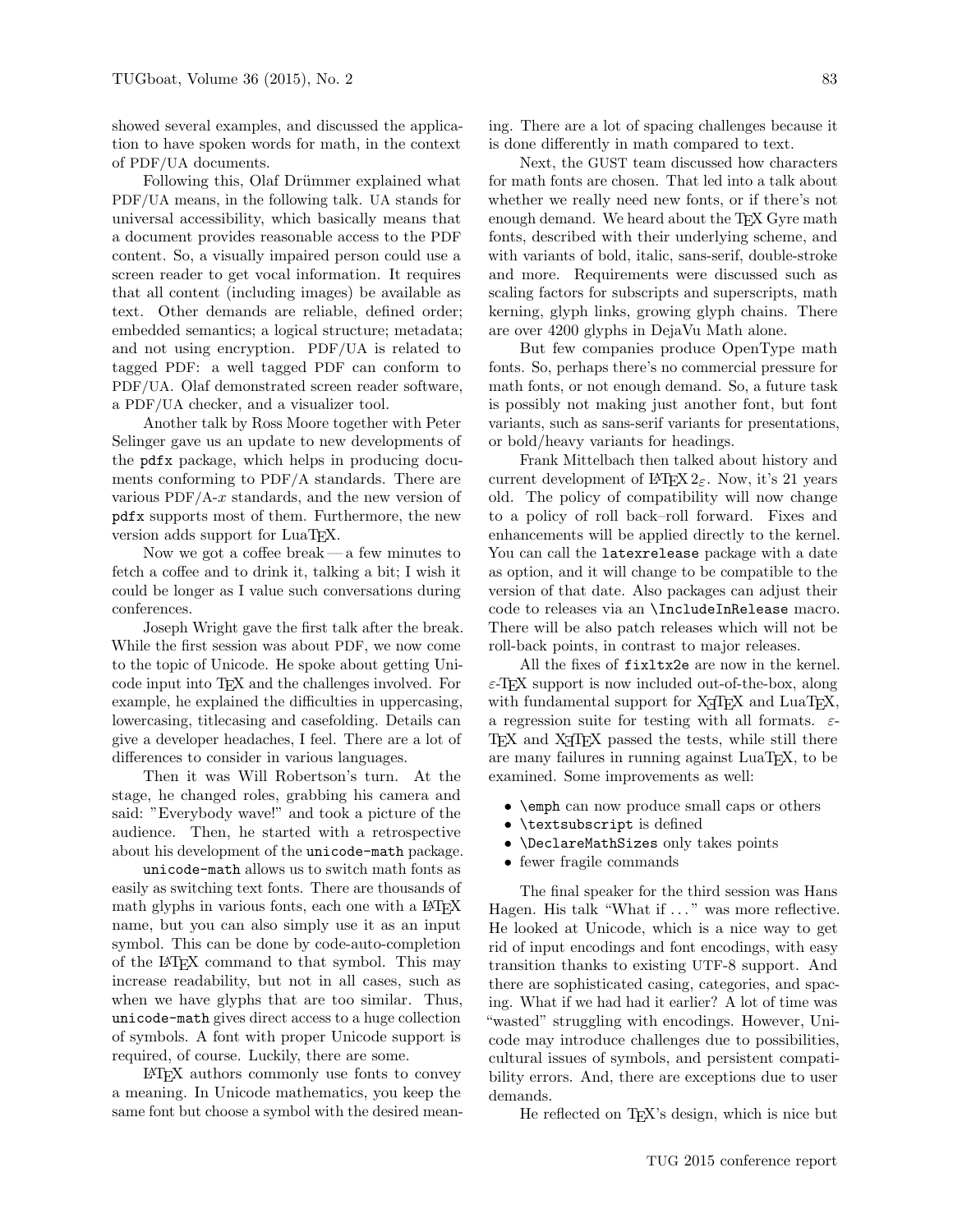may be boring sometimes. The look and feel may not fit some purpose such as schoolbooks. Generally, nice fonts help reading, but of course there are different opinions on design.

Hans explained that we still have insufficient but persistent standards. The market demands XML, in and out, and support of tagged PDF and EPUB. Then, he took a look at the development of speed and memory and how we can benefit today, such as saving time struggling with hardware constraints. What if we had this 20 years ago? What would be our position today? We compete with WYSIWYG and real-time rendering, so we should explore today's hardware benefits with more effort— though constraints can lead to better solutions.

He finished with a look at perspectives. Will TEX become a niche or go mainstream? Will it be a backend? Or more used by individuals? Requirement for quality doesn't grow; other apps can do well too. Can we focus on control, and on cultural aspects? The future is not clear.

A short break followed, with some ice cream in the hotel cafe. Joseph Wright then gave an update on the status of the UK TEX FAQ. The original Cambridge server is not available any more. So, the FAQ has moved to another server, maintained by me. The original and established domain name (tex.ac.uk) has been preserved. Now, while I like to help in continuing, improving accessibility and web design, the UK TUG team will continue maintaining it. Joseph Wright asked for people to help improve the FAQ content. This work load can be shared, so anybody could focus on a specific part. The FAQ sources are on github for further development.

Joachim Schrod then described to us the services provided by CTAN. An essential part is providing LATEX and other packages to chosen servers, which in turn sync them to about 200 mirrors. That's for us TEX users, who can then update our packages. This is a principal task of all the CTAN-related servers, noticeable by the many terabytes moving. Other services, such as manually browsing package directories, are less used, as this is done more by developers than end users. Archiving and mirroring involves challenges such as observing mirror server status and checking if they are up to date.

The heart of CTAN is the T<sub>F</sub>X catalogue. Maintenance of packages' metadata is a laborious but fundamental part of the archive. Besides incoming mirroring, there are services such as the web server, including upload management, and mailing lists. With a look at the load on the CTAN servers, Joachim Schrod confirmed Hans Hagen's words that TEX may be a niche — but it's a large one.

Finally, Barbara Beeton and Volker RW Schaa gave words in memoriam of Pierre MacKay, Richard Southall and Hermann Zapf, who have passed away.

In the evening, there was a dinner in the Dreiklang restaurant. The complete LATEX3 team, Henri Menke and I decided to go to the Ratskeller. We talked about current LATEX3 development until late into the night.

## TUG  $2015 - day$  2

Pavneet Arora started the first session with a talk about FLUSS, a flow leak monitoring system. I was curious, how this should be related to TEX. The working title, FLUSS, is an acronym. It stands for "Flow leaks unearthed ss" where ss means 2x sigma. The latter refers to double sigma testing.

His talk had little to do with typesetting. But it has to do with T<sub>F</sub>X. Pavneet considers T<sub>F</sub>X to be a part of the core stack of embedded systems. He uses TEX as a sophisticated documentation backend, and for reporting, so in this case not for publishing. So to say, he used the "TEX of Things" to detect water leaks. Why is this important? As with fire, water damage can be limited by catching the problem early on; you don't have fire detectors at home, but smoke detectors, to get warned at an early stage. He focused on the water supply instead of all possible breaks and leaks along the whole supply way. His application suite is monitoring the flow at the source side, e.g., near the water meter. It learns water consumption patterns over time, and results in ConTEXt-generated reports. They allow the triggering of alarms thanks to pattern recognition. The hardware is an embedded system based on a Raspberry Pi. There's a bunch of tools to install— $T_{\text{F}}X$  was the easiest part, a great sign of its maturity and its reliable packaging. We saw ConTEXt-generated diagrams and how to detect a water leak there. This topic is highly important to insurance companies, connected to much money. Thus, Pavneet showed an interesting and unexpected use of TEX in that industry.

In the next talk, Tom Hejda spoke about preparing LATEX document classes and templates for the Czech Technical University in Prague (CTU). He spoke about differences in creating classes for journal articles compared to university theses. There, he considered the user's point of view, stated some basic facts and gave examples. He started with typical usage. The procedures are different:

- Journal article: author typesets, it's reviewed, there's a final author version, it's copyedited and typeset.
- Thesis: student typesets, supervisor comments, the final version is submitted by the student.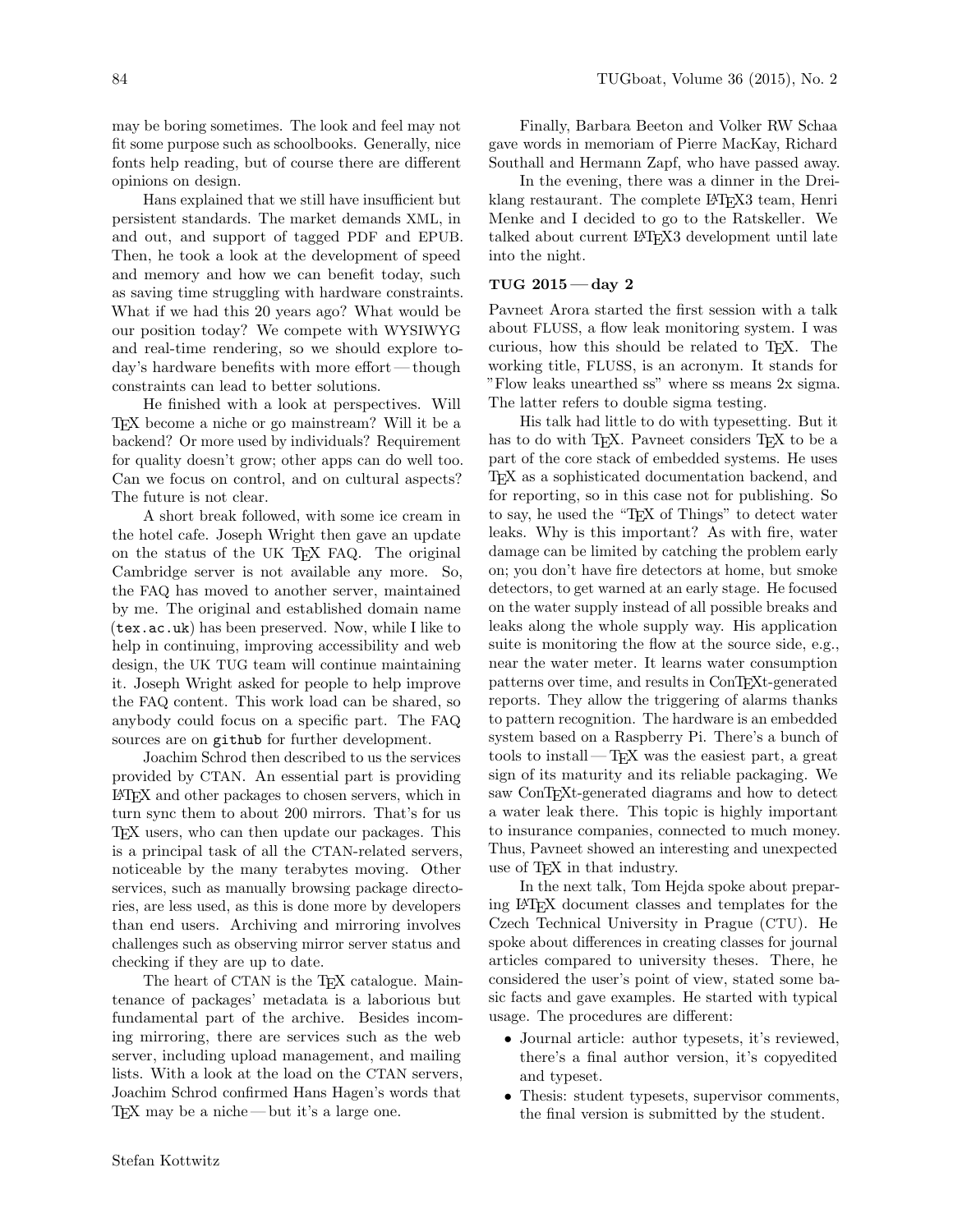A journal has its style, decides which packages can be used, etc.; the journal has full control of output. In contrast, with a thesis, the university has style restrictions, but the students mostly decide how to actually typeset the thesis. Journal articles and theses also differ in sectioning depths, used packages, and in the variety of topics, which is comparatively narrow in most journals.

Tom compared these examples and discussed differences in their approach:

- actapoly, a class for journal articles in the Acta Polytechnica, written in a mixture of TFX and LAT<sub>F</sub>X  $2_ε$ .
- ctuthesis, written using LATEX3 as much as possible, with a rich key=value interface.

Boris Veytsman followed, presenting a new multibibliography package. There's actually a package with this name. He reworked it, and his new package is called nmbib.

Generally, a bibliography is not merely a technical list. It describes the state of the field. So, not only an alphabetical listing, but also a chronological list shows the development and progress in the field. With nmbib, you can have ordering by name, by appearance, and chronological, all in the same document. Each cite command produces entries for all lists. With the old multibibliography package, there were some limitations, such as support for just fixed BIBT<sub>EX</sub> styles. Perl was required. With the new nmbib, you still get a look and feel similar to multibibliography: you get three lists with hyperref links. But now nmbib has compatibility with (and in fact loads) the natbib package and supports its commands. Any natbib style may be used for alphabetical or sequential bibliography lists. You don't need Perl any more. Instead of using a Perl script, BibTEX is simply run three times for three orderings. nmbib is much more flexible compared to multibibliography, since all natbib customizations can be used, and citation styles can be customized. The new and more flexible nmbib package has also been developed with ebook usage in mind.

Leila Akhmadeeva joined Boris for a presentation about trilingual templates for an educational institute in Bashkortostan, Russia. This is a special challenge because Bashkir Cyrillic is different from Russian Cyrillic. A formal document is already a challenge for a style designer, and a consistent multilingual style is even more so. T<sub>F</sub>X is a good tool for such tasks. They chose Paratype for consistent fonts.

Paul Gessler followed with a talk about printing Git commit history graphs. Git is a popular version which generates such graphs for use in L<sup>AT</sup>EX, on the basis of TikZ, and provides a convenient interface. He showed use and creative abuse, such as with a github project MetroGit where each commit is a metro station, and a branch is a metro line, a merge is a connection between lines; together, it produces a map of the metro stations of Paris. Paul's code will be on github by the end of summer, and he expects to put it on CTAN in early 2016.

Steve Peter then did his final task as a president: introducing the new president, Kaveh Bazargan.

Kaveh said that it's an honor to hopefully contribute in this new way to our great community. He has worked with T<sub>F</sub>X since 1983, and his first TUG meeting was 1986 in Strasbourg. He said that T<sub>F</sub>X deserves to get far more visibility. So, he hopes we keep old friends but get more youngsters to join in. We can show there are many things TEX can do which can still hardly be done using other technology, although applications have essentially caught up in many respects. He thanked everyone for voting in the election, and announced that he will talk afterwards with the people who voted differently . . . with a smile. The new TUG board then gathered before the audience. (The following report on the annual meeting includes contributions from Boris Veytsman.)

A first suggestion, quickly approved, was the founding of an accessibility working group. Klaus Höppner said we could join forces with institutes working on tools for blind people. Many people are working on things such as tagged PDF; teams should be brought together.

It was said and agreed that we should demonstrate more vigorously how T<sub>E</sub>X is used in academic work and industry. But where to show it? At TUG meetings, we are talking among ourselves. The TUG web site is visited mostly by T<sub>F</sub>X users too, probably not by not-yet-users. There is a T<sub>EX</sub> showcase there.

My silent thought was that I could adapt and expand the TEXample gallery, a tagged and categorized gallery built by Kjell Magne Fauske. It's currently focused on Ti $kZ$ , but could be extended to T<sub>F</sub>X in general. There are sophisticated back-end scripts for automated workflows including compiling, adding to file shares and database, tagging, and generating output in PNG and JPG via Ghostscript for gallery view and thumbnail preview.

Frank Mittelbach said that we should support the entry level at universities. Some opinions went further: we should promote very early use of T<sub>E</sub>X, such as in schools. The potential T<sub>E</sub>X entry point today is often when people start writing their thesis.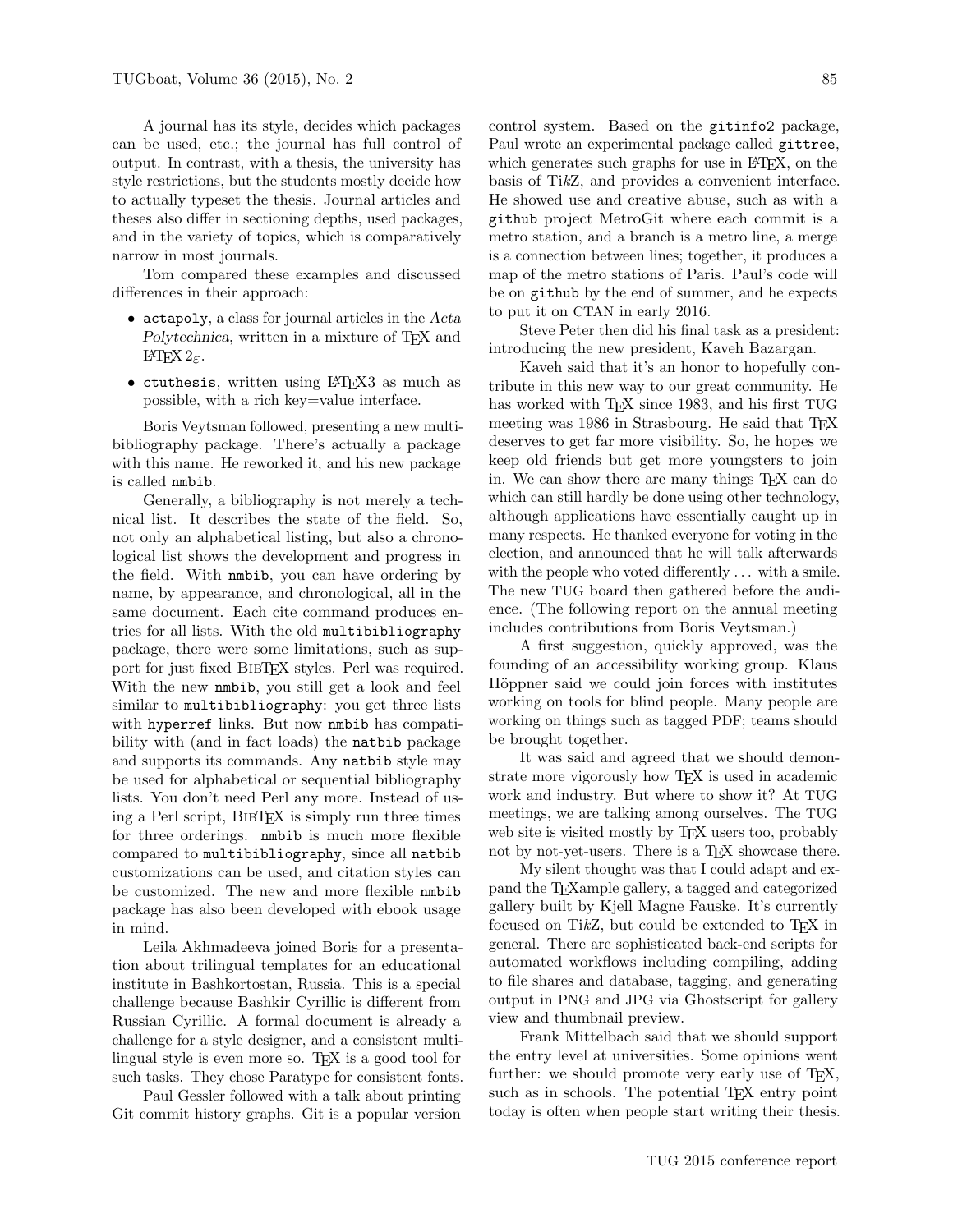But by that time, they have already used Word and such for 10 years. T<sub>E</sub>X comes late here. Few people feel the need to switch from Word after using it for six or ten years.

Supporting this thesis, Rajagopal CV told about his experience in teaching in India, at the B.Sc. and M.Sc. levels at the University of Kerala. (We hope a detailed article will be forthcoming.)

Regarding publishers and T<sub>E</sub>X: few publishers use  $T_F X$ — they were in the room, notably River Valley Technologies and VTEX. Many publishers deny TEX because there's still an old bad reputation. More and more other applications catch up. 95 percent of files coming from authors are in Word, so the industry has developed clever things around Word, expensive tools to work with Word, such as taking out references for processing. The industry standard is conversion from Word, period. T<sub>EX</sub> is in the minority. Though, it's a big industry to tackle, if you know how.

We should promote the information that the TEX distribution is actively maintained, and will continue to be. That's an important criterion. How many people go to conferences in other fields, to tell about TEX? Not so many. Of course, other user groups are also mostly among themselves.

Boris Veytsman started a discussion in another direction. Whatever we all think, where is T<sub>EX</sub> going to be in the future? And how about TUG? In past times, there was much meaning and reason for being a user group. Without today's Internet, we promoted and helped users. But today? We may have made ourselves unneeded, because we did a good job. There's CTAN, a user doesn't need to be a TUG member any more to get all the software, online help in forums, and most of the membership benefits. What reason is left to join? Thanking and sponsoring, what else? Many members join because of sympathy. We should find a justification for the TEX Users Group to exist, as such, find a convincing reason for people to join. This was an open discussion with many people contributing. Why do we need our group? How can we tell anybody that we are relevant? Should and could we find a new identity? Why is a user group necessary?

Brought up by Matthew Skala: TFX is not the first choice even in the open source world. A user buys a new computer with Ubuntu and just clicks on "Create a new document" icon. Ten times out of ten the system will open an OpenOffice or LibreOffice clone of Word: is this inevitable?

Still, even though millions of users rely on T<sub>E</sub>X, things can easily break. As wonderful as they are, teams are small. The CTAN maintainers' group

consists of four people, the LATEX team consists of five people, and so on. If a key person gets ill, everything stops. Rarely do new people pick up. It's not only about users or money — an important issue is getting users to contribute and to turn into developers. We are seriously low in developers: we need users to turn into being developers. So, user groups are essential to activate people who start contributing.

That was a serious discussion, and it's good to bring up such points; to raise questions to find answers. Nevertheless, to be sure, people here are positive and in a great mood.

Away from the T<sub>E</sub>X front, in the afternoon, there was an excursion to the Messel Pit (https:// en.wikipedia.org/wiki/Messel\_pit), a UNESCO World Heritage site because of its abundance of fossils. In the evening we met at the Herrengarten and talked until late.

### TUG  $2015 - day$  3  $-$  first part

The third day was opened by Kaveh Bazargan and Jagath AR. They talked about today's requirements of publishers who demand XML. Kaveh showed issues with XML. He gave examples of proper XML encoding but crazy meaning, such as embedding each letter within XML text or writing a plus-minus sign by a plus symbol with an underline tag. He reviewed the classic publishing chain, from author to publisher to peer reviewer to copy editor and finally to the typesetter with possible loops. Then he showed the cloud approach, which is not so linear but more star-like: when publishing in the cloud, the XML file is in the middle while the involved parties all work directly with that file. He showed an online editor on the River Valley Technoogies platform which allows editing, reviewing and correcting with a rich online editor. There, the file is always saved in XML and rendered into HTML or PDF on the fly. Authors are editing XML, but T<sub>EX</sub> is used in the background. Specifically, TEX is used for pagination of XML documents and producing high-quality and even enriched PDF output with different styles from the same XML base code. Jagath AR showed some examples of enriched PDF, such as PDFs with several layers for screen color mode, black and white, and CMYK coloring, all in the same PDF file.

Joachim Schrod then gave an experience report about TEX in a commercial setting. The purpose is producing all written communication for an online bank. This means usually small documents, but counted in the millions, with severe legal requirements. Such document types are letters with standardized or individual content, PIN/TAN letters, account statements, credit card statements, share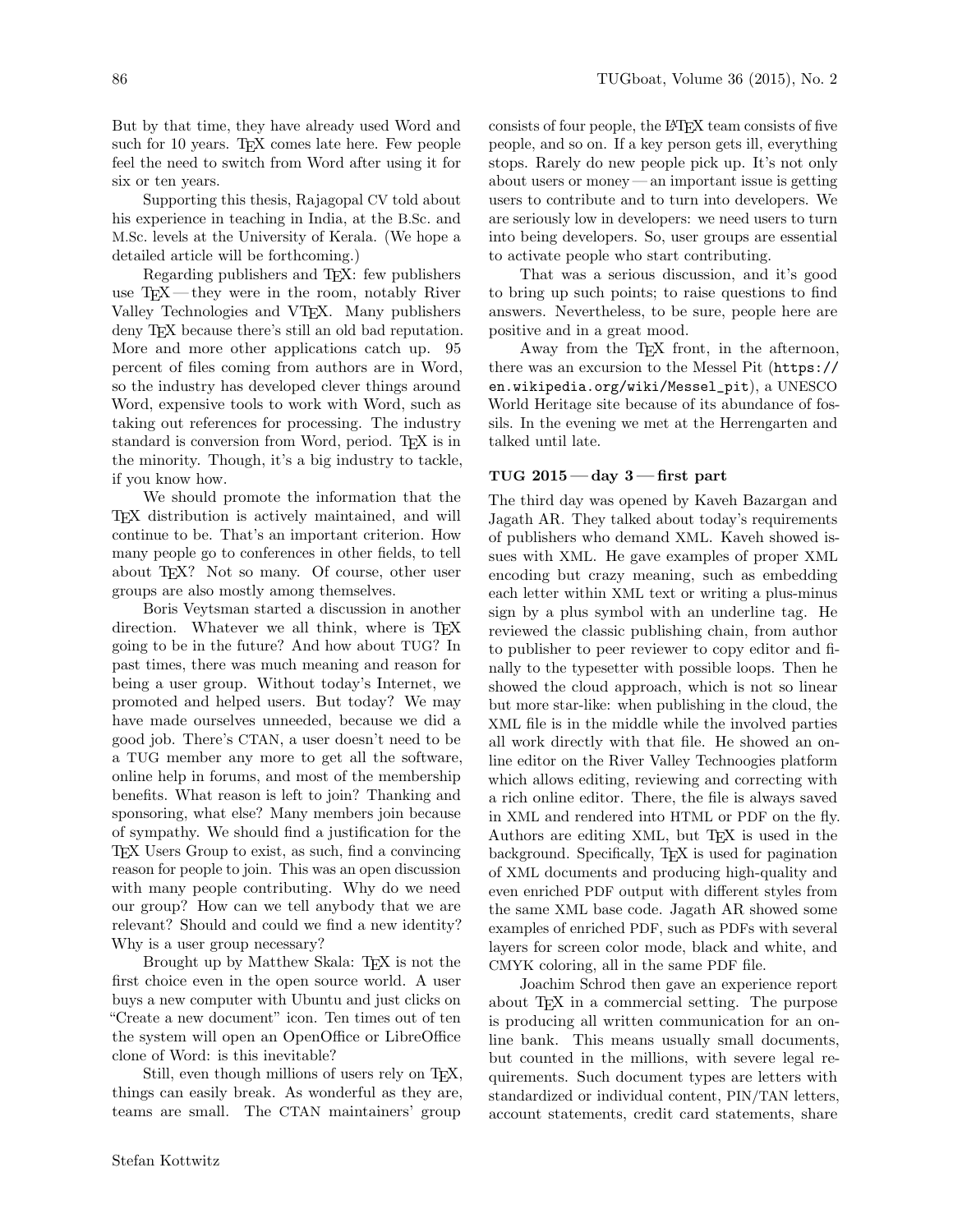notes, and so on. Some may contain forms, some contain PDF attachments of third parties. The client actually types LATEX, but within templates: only simple L<sup>AT</sup>FX is used by the client, no math, and there are only three special characters: backslash and braces. You can imagine that common T<sub>E</sub>X symbols can have a very different meaning in this context: think of \$ and % in a bank. The client uses a web application basing on a reduced tinyMCE editor. Usage has to be simple, with low latency, and it needs to be restricted for production. There are just a few special environments, tailored to the corporate identity style to ease use. The output is generated to different channels, such as to a PDF file (with letterhead), printed letters (without letterhead, as it's already pre-printed on the paper), and it needs to be archived.

Besides manually written letters, there are jobs for automated mass production, such as producing account statements each month. The standard processing steps are: generate, format, output, and archive. The engine is plugin-based, using document parameters and templates. Different representations need to be produced, such as draft, online with letterhead, on paper without, as mentioned above. Calibration to in-house printers may be needed, and additionally inserted empty pages when sending to a printshop. Folding machine control has to be implemented, different archiving needs to be supported. Everything has to be done after formatting, since there is a legal requirement to be able to reproduce the archived file in any style on any output channel even after many years. So you need a storage strategy.

In this environment, they use the classic DVI format with \special commands. There are different DVI drivers for each purpose. DVI is better suited since the documents are much smaller documents than PDF files, and storage costs money. The interactive preview has to be fast, small jobs have to be processed quickly in high amounts. So they use a TEX .fmt file with preprocessed macros. There is not even a document class selection, it's preloaded, no standard packages are used as they are preloaded with the format as well. The packages are very short, with essentially no code, just selection. Compiling a document goes down from 1.5 s to 0.06 s per document, for example, which is a factor of about 25. This is a big thing in mass production. A sample requirement is to generate and format 400,000 documents in a determined time.

To make production even more efficient, tabular material is typeset using \vbox and \hbox instead of LATEX tabular environments. So, TEX is very fast in this regard. Jobs can be parallelized. Codes are actually piped into a TEX process. Instead of running TEX on each small file, large container files are generated with, say, 50,000 documents for a single TEX run. The DVI file then gets split in the postprocessing. Every file, all graphics used, and all fonts used get a timestamp for storing and reproducing.

The whole process has to be robust and reliable, fast, and it should use low resources such as memory and storage. The whole setting shows that traditional TEX is still useful today, even outside of academia and publishing.

The next talk by S.K. Venkatesan presented TFX as a 3-stage rocket. The stages are:

- breaking paragraphs into lines;
- making a single long scroll page;
- cutting the scroll into pages with a cookie-cutter algorithm.

With infinitely long pages, footnotes are placed after the text paragraph.

He compared creating paragraphs with CSS in HTML for browsers and as generated by TEX, and spoke about coexistence of T<sub>F</sub>X and HTML.

After a break, Joseph Wright followed with a talk about the \parshape primitive command, with a live demo instead of slides. The L<sup>AT</sup>FX3 team developed a new interface to \parshape based on three different concepts: margins, measure, and cutouts. He demonstrated setting margins to absolute values, and to values relative to the previous paragraph. He showed indenting lines differently within a paragraph, shaping paragraphs and producing cutouts with the new interface. An open challenge is that it's still line-based, but not based on heights of objects, or lengths.

Julien Cretel gave the next talk. It was about functional data structures in TEX. At first, he explained what Haskell is: a purely functional language. He gave an example of quicksort, and said he wanted to do algorithmic things within TEX. One could delegate this to an external program, but we often like to use TEX even if it may not be theoretically the best choice. Many of us like to solve things in TEX, instead of calling Matlab or such. At least it's a pleasant intellectual pursuit. Thus, Julien wants to implement semantics like this in TEX:

#### data Tree a = Empty | Node (Tree a) a (Tree a)

He asked the audience for feedback. For example, if TEX should be chosen for the implementation, or it should be done with LATEX3. He plans to focus on a subset, wants to write algorithms in Haskell and then translate to TEX or IATEX code.

So it was more an open discussion than a presentation. Maybe we can see an implementation next